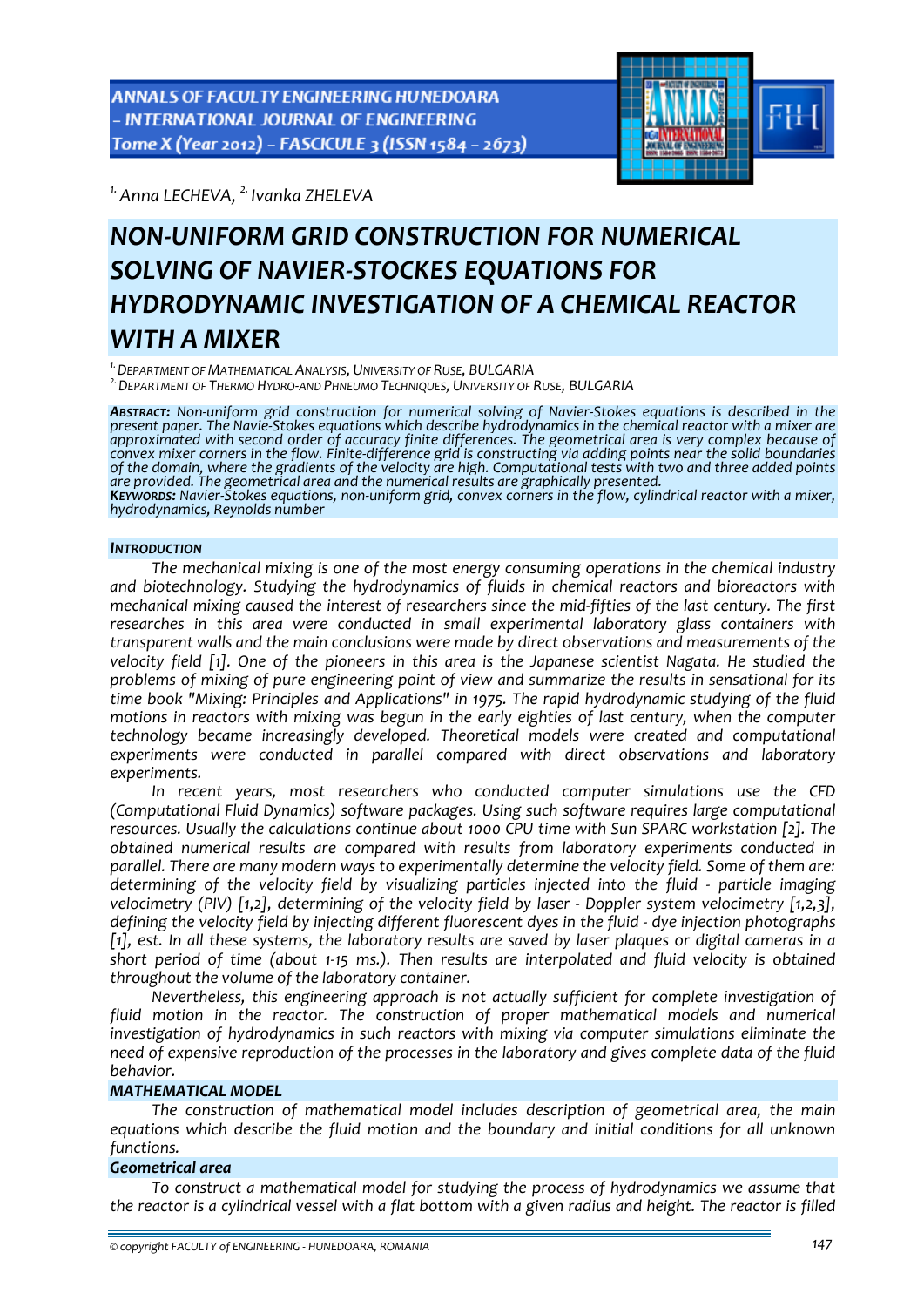*with reaction mixture, which can be assumed that it is homogeneous or inhomogeneous fluid,* depending on the technology. The mixer is located on the shaft axis of the cylinder and rotates with constant set angular velocity. The fluid motion in the reactor is caused by the rotation of the shaft with *a mixer stirring the objective of homogenization of the fluid or intensification of the processes.*

*Studying of hydrodynamics in the reactor with mechanical mixing, we keep the hierarchy of models, starting from simpler to more complex model. In this sense, the reactor is a right circular cylindrical container with a given radius R and height Z. For reasons of convenience, we introduce the cylindrical coordinate system* (*r*,ϕ,*z*)*, which is shown in Figure 1. The reactor is filled with reaction mixture. We assume that it is a viscous incompressible Newtonian fluid and carried axis‐ symmetric rotating. The disk has given radius R1 and thickness L1. It is placed at H1 height from the bottom and it is rotating with the constant angular velocity* <sup>Ω</sup> *(Figure 1).*

*It is necessary to have a geometric and dynamic similarity between the studying reactors.*



*Linear characteristic dimensionless parameter is introduced to construct an adequate mathematical model. In present investigation we choose the cylinder radius R to be the characteristic linear dimension. Therefore, all geometric parameters become dimensionless through the following equalities:*

$$
r = \frac{\overline{r}}{R}, z = \frac{\overline{z}}{R}, R1 = \frac{\overline{R1}}{R}, L1 = \frac{\overline{L1}}{R}, H1 = \frac{\overline{H1}}{R}, H2 = \frac{\overline{H2}}{R}, H3 = \frac{\overline{H3}}{R}.
$$
 (1)

*After using (1), the cylindrical coordinate system becomes (r,* <sup>ϕ</sup>*, z). We do some more simplifying* assumptions - as the reactor is a cylindrical vessel and the mixer is a disk that is attached to the cylinder *axis then the geometric area has symmetry about any plane through the axis of symmetry of the cylinder. Therefore, the movement of the fluid in the reactor can be assumed as axis symmetrical. Then, due to axial symmetry of the flow, we assume that the unknown functions that describe the fluid* motion depend only on r and z. In this case we can consider only the half of the axial section of the *cylinder. Thus the three‐dimensional (3D) geometric area in Figure 1 can be reduced to 2D "computational" geometric area on Figure 2.*

*Thus for the variables r and <i>z we have*  $0 \le r \le 1$  *and*  $0 \le z \le \frac{Z}{R}$ .

## *Basic equations*

*The equations which describe the motion of viscous fluids [5, 6] are written on the base of the fundamental laws of conservation in Continuum Mechanics. We examine the flow in the reactor long* enough after the mixing process start and we look for a steady solution. Therefore, we can assume that *the unknown functions do not depend on time also [7].*

*We introduce the stream function* <sup>ψ</sup>*, the vorticity of the velocity* <sup>ω</sup> *and the momentum of the tangential velocity M. The basic equations can be written in dimensionless form in terms of the introduced functions as follows:*

$$
\frac{\partial}{\partial r} \left( \frac{1}{r} \frac{\partial \psi}{\partial r} \right) + \frac{\partial}{\partial z} \left( \frac{1}{r} \frac{\partial \psi}{\partial z} \right) = -\omega \tag{2}
$$

$$
\frac{1}{r}\frac{\partial rUM}{\partial r} + \frac{\partial WM}{\partial z} = \frac{1}{\text{Re}} \bigg[ r \frac{\partial}{\partial r} \bigg( \frac{1}{r} \frac{\partial M}{\partial r} \bigg) + \frac{\partial^2 M}{\partial z^2} \bigg],\tag{3}
$$

$$
\frac{\partial U\omega}{\partial r} + \frac{\partial W\omega}{\partial z} - \frac{1}{r^3} \frac{\partial M^2}{\partial z} = \frac{1}{\text{Re}} \left[ \frac{\partial}{\partial r} \left( \frac{1}{r} \frac{\partial r\omega}{\partial r} \right) + \frac{\partial^2 \omega}{\partial z^2} \right].
$$
 (4)

*The relationship between the first U and third W component of the velocity vector V (U, V, W) and the stream function* <sup>ψ</sup> *in cylindrical coordinate system is the s following:*

$$
U = -\frac{1}{r} \frac{\partial \psi}{\partial z}, \qquad W = \frac{1}{r} \frac{\partial \psi}{\partial r}.
$$
 (5)

*In equations (2) – (5),*  $\text{Re} = \frac{\Omega R^2}{V}$  *is the Reynolds number,*  $\vec{\omega} = rot\vec{V} = (0,\omega,0)$  *<i>is the vorticity vector of the velocity and M = Vr is the magnitude of the momentum of tangential velocity in dimensionless form.*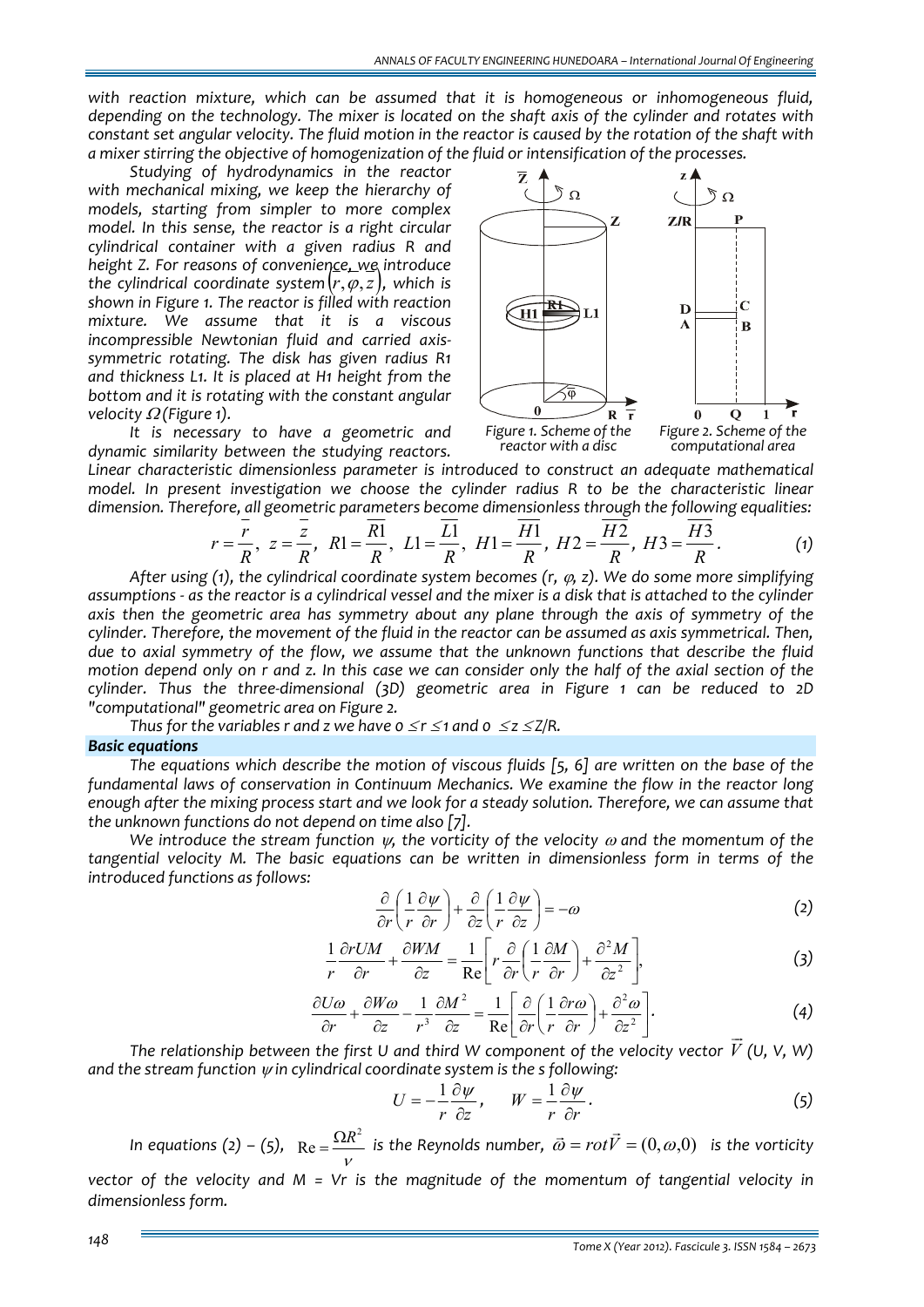We have five equations (2) – (5) with five unknown functions - the stream function  $\psi$ , the vorticity of the velocity  $\omega$ , the momentum of the tangential velocity M and the first U and third W component of *the velocity vector.* 

*These equations describe the present mathematical model.*

### *Boundary conditions*

*It is well known that the different fluid motions, i.e. different solutions of the Navier‐Stokes equations differ from each other because of its boundary and initial conditions as well as some dynamic* parameters of flows, such as the Reynolds number Re  $[4, 5, 6]$ . This determines the important role of *correct statement of boundary conditions for all specific hydrodynamic problems.*

*We examine the flow of the fluid in area with moving and non‐moving solid boundaries.* Traditional boundary conditions are adhesion and "no-slip" conditions of viscous fluid on the solid non*moving walls of the reactor, i.e. zero boundary conditions for all components of the velocity* vector  $V = 0$ . The velocity of the fluid coincides with the linear velocity of the stirrer  $\Omega$  on the rotating *disk.* 

All solid boundaries of the area, the walls of the disc and the line of symmetry are isolines of the *stream function. Therefore, the boundary conditions for the stream function are:*

$$
\psi = o \quad \text{and} \quad \frac{\partial \psi}{\partial n} = 0 \,, \tag{6}
$$

*where n is the normal unit vector to the boundary lines [6].*

*Thus formulated problem for Navier ‐ Stokes equations solving is open, since there are two boundary conditions for the stream function and there is no physical boundary condition [6]for the vorticity. This leads to considerable difficulties in the system solving if the equations are treated separately. Therefore, we set mathematical boundary conditions for the vorticity, which are calculated from the values of the stream function near the boundaries [8]. This explains the necessity of simultaneous solving of the equations (2) and (4).*

*The boundary conditions for the first U and third W components of the velocity vector, for the stream function* <sup>ψ</sup> *and the magnitude of the momentum of tangential velocity M are given in details in Table 1 (Fig.1, Fig.2).*

| boundary                        | coordinates                                   | first component<br>U of the velocity | third component<br>W of the velocity | stream<br>function $\psi$ | momentum M      |
|---------------------------------|-----------------------------------------------|--------------------------------------|--------------------------------------|---------------------------|-----------------|
| bottom                          | $Z = 0$<br>$0 \le r \le 1$                    | $U = 0$                              | $W = 0$                              | $W = 0$                   | $M = 0$         |
| top                             | $z = Z/R$<br>$0 \le r \le 1$                  | $U = 0$                              | $W = 0$                              | $W = 0$                   | $M = o$         |
| wall                            | $r = 1$<br>$0 \leq z \leq Z/R$                | $U = 0$                              | $W = 0$                              | $W = 0$                   | $M = 0$         |
| line of<br>symmetry             | $r = 0$<br>$0 \leq z \leq Z/R$                | $U = 0$                              | $W = 0$                              | $W = 0$                   | $M = 0$         |
| bottom wall<br>AB of the disc   | $z = H_1/R$<br>$0 \le r \le R_1/R$            | $U = 0$                              | $W = 0$                              | $W = 0$                   | $M = r^2 / R^2$ |
| top wall CD of<br>the disc      | $z = (H1+L1)/R$<br>$0 \le r \le R_1/R$        | $U = 0$                              | $W = 0$                              | $W = 0$                   | $M = r^2 / R^2$ |
| vertical wall<br>BC of the disc | $r = R1/R$<br>$H1/R \leq z \leq$<br>(H1+L1)/R | $U = 0$                              | $W = 0$                              | $W = 0$                   | $M = r^2 / R^2$ |

*Table 1. Boundary conditions for U, W,* <sup>ψ</sup>*, M*

#### *FINITE‐DIFFERENCE GRID CONSTRUCTION*

*It is known that for many hydrodynamic problems an analytical mathematical solution can be* found not always. In such a case the model system could be solved numerically  $[1, 2, 3, 4, 5, 6]$ . The *numerical solutions are "close" to the exact solution and differ from it with a given accuracy which depends on the used numerical algorithm.*

*To implement some numerical algorithms for system of partial differential equations solving, first* of all this system should be transformed to a finite-difference analogue. For this purpose it is necessary *to replace the continuous arguments variation area by an area of discrete variation of the arguments,* i.e. to construct a finite-difference grid and after that all PDF equations to be transformed into algebraic *difference equations [7].*

*We use finite differences of second order accuracy to approximate the system.*

*The computational area shown in Figure 2 is very complex because of the convex corners of the disc ABCD.* 

*The velocity gradients near the boundaries are significant [5, 6, 7]. This is because of the rapid reduction of the fluid velocity to zero on the solid non moving boundaries, where the conditions for*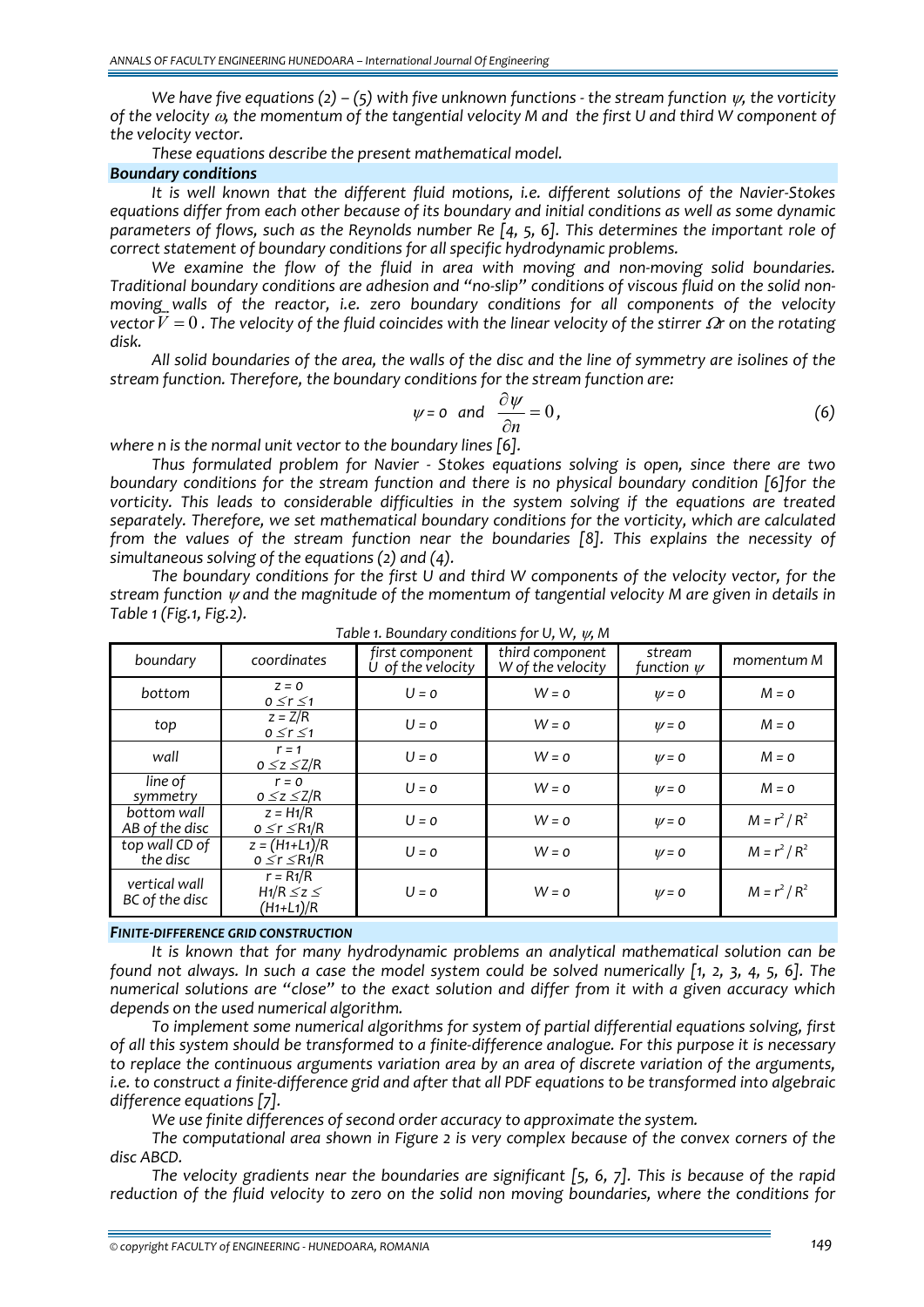*adhesion it satisfied. There are significant changes of velocity in a small area near the boundary, which* increases the size of viscous terms in the Navier-Stokes equations. Using of an uniform grid in these greas is not appropriate, as such a grid has to be with very small steps in both directions r and z because of the velocity large gradients there. If the steps are very small that would lead to difficult and slow *computational process. This approach takes more CPU time and memory, and risk of quantitative calculation errors in critical areas.*

*This disadvantage is overcome by constructing of a grid with irregular thickening in areas with large solution gradients. These large gradients are expected to be around the wall, bottom and top of* the reactor and near the rotating disc, i.e. around the solid boundaries of the area where the fluid *satisfies the adhesion boundary conditions.*

## *The non‐uniform grid*

*Partly uniform grid consisting of rectangular meshes is constructed initially in the geometric area* on Figure 2. The steps of this initial grid are  $h_r$  in r direction and  $h_z$  in z direction. Points A, B, C, D, P, Q on Figure 2 are nodes of the grid. This initial grid is shown in Figure 3, where  $h_r \neq h_s$ . If  $h_r = h_s$  then the *initial grid is uniform with square cells.* **z z**

*Parameters Hbr, Hbz and Hbl are computing parameters, which describe the dimensions of the disc ABCD on Figure 2. Parameter Hbr describes the radius of the disk. Parameter Hbz and respectively Hbl describe the height of the disc place from the bottom of the reactor and its thickness. Thus, the bottom corner of the disk B is denoted by (Hbr, Hbz), and the upper corner of the disk C is denoted by (Hbr, Hbz + Hbl).*

*Then, each interval of the initial grid, which is neighboring to some of the solid boundaries of the area, is divided into two equal subintervals with step hr/2 in r direction and hz/2 in z direction. After that, each subinterval, which is neighboring to the solid boundaries of the area, again is*



*divided into two equal subintervals with steps accordingly*  $h_1/4$  *and*  $h_2/4$ *, etc.* 

All intervals of the initial grid, which are neighboring to the lower corner (Hbr, Hbz) and the upper corner (Hbr, Hbz + Hbl) of the disc is divided equally in both directions r and z. Thus, the grid has *received irregular thickening around the convex corners of the disc.*

We denote by n the number of points added in any interval of the initial grid in its division of the subintervals. The number of points added in all intervals is equal for all border areas. When  $n = 0$ , obviously, in computational geometry area we have the initial grid. For example, if  $n = 2$ , then the number of points added in the direction r is 3n, because we have two points added near the vertical wall of the cylinder, two points added on the right side of the vertical wall BC of the disc and two points added on the left side of the vertical wall BC of the disc. The number of points added in the z direction is 6n, because we have two points added to the bottom boundary of the area, two points added to the top boundary of the area, two points added above and below the lower wall AB of the disc, and two points added above and below the upper wall CD of the disc. Around the axis of the cylinder is not thickening of the grid, because there is no solid boundary and therefore no condition of adhesion of the *fluid. Conditions for symmetry are set there [6].*

Finally we denote by N the number of all points in r direction, respectively, with M the number of all points in the z direction of the resulting non-uniform grid. So, this non-uniform grid constructed with *n = 2 added points is shown on Figure 4.*

The constructed grid can be modified as the number n of added points increases in critical areas *near the disc and near the reactor walls.*

## *NUMERICAL TESTS AND RESULTS*

Numerical tests with  $n = 2$  and  $n = 3$  added points in critical areas near solid boundaries are provided. The Reynolds number Re is chosen to be Re = 1000. Cases with different steps of the initial uniform grid are examined:  $h_r = h_z = 1/32$  and  $h_r = h_z = 1/64$ . The isolines of stream function are obtained *and graphically presented in all cases on Figure 5.a,b and Figure 6.a,b.*

*Values of stream function isolines for all four cases are: ±0,00015096; ±0,00041035; ±0,0011154; ±0030321; ±0,008242. The positive values of stream function are observed in lower vortex fluid structure*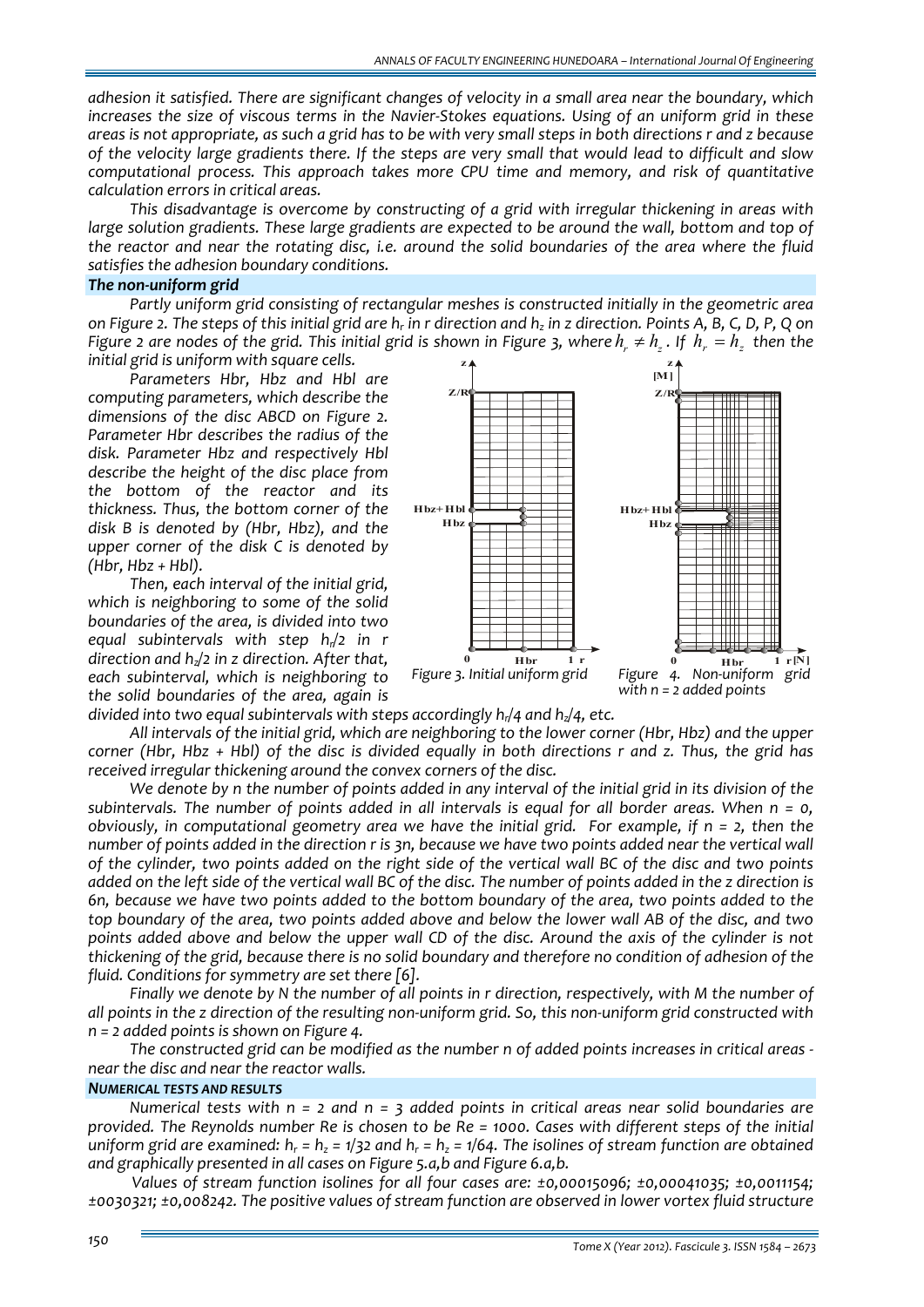*and the negative values are observed in upper vortex fluid structure. There is symmetry with respect to* the disk level between both structures in all four cases. We denote by  $(r_{max}, z_{max})$  the center of lower *vortex fluid structure and by (rmin, zmin) the center of upper vortex fluid structure. Table 2. Coordinates of fluid vortex structure*

| -------        |         |         |                         |                           |          |               |                  |                            |
|----------------|---------|---------|-------------------------|---------------------------|----------|---------------|------------------|----------------------------|
|                | 1/32    |         |                         | 1/64                      |          |               |                  |                            |
|                | max     | ' min   | $\epsilon_{\text{max}}$ | $\mathbf{z}_{\text{min}}$ | max      | $\sim$<br>min | $\epsilon_{max}$ | $\mathcal{L}_{\text{min}}$ |
| 2 points added | 0.75    | 0.75    | 1.2187 <sup>r</sup>     | .78125                    | 0.765625 | 0.76563       | 1.21875          | 78125.،،                   |
| s points added | 0.78125 | 0.78125 | 1.21875                 | .78125                    | 0.765625 | 0.76563       | .1875            | 1.8125                     |
|                |         |         |                         |                           |          |               |                  |                            |



*Figure 5. Isolines of stream function. a) 2 points added for results with grid steps 1/32 and 1/64; b) 3 points added for results with grid steps 1/32 and 1/64*

*There is a displacement of centers of vortex fluid structures in r direction when the step of initial uniform grid is 1/32 and in z direction when the step of initial uniform grid is 1/64. This fact is due to the reduction of grid steps by half and, therefore, the refining of the non‐uniform grid.*

*Sections through the vortex fluid centers for the result with grid step 1/32 and 1/64 with 2 added points are shown on Figure 7. These sections are made on level r = 0.75 in r direction (Figure7a) and z = 1.21875 for lower structure (Figure7b), respectively, z = 1.78125 for upper structure (Figure7c) in z direction.*







*Figure 6. Isolines of stream function a) 2 and 3 points added for results with grid steps 1/32; b) 2 and 3 points added for results with grid steps 1/64*



*Figure 7. Sections through the centers of vortex fluid structures 1/32 and 1/64 – 2 points added*

*Sections through the vortex fluid centers for the result with grid step 1/32 and 1/64 with 3 added points are shown on Figure 8. These sections are made on level r = 0.78125 in r direction (Figure8a) and z = 1.21875 for lower structure (Figure8b), respectively, z = 1.78125 for upper structure (Figure8c) in z direction.*

| Table 3. Difference in percents |            |
|---------------------------------|------------|
| 2 points added                  | 3 points a |

|           | 2 points added<br>'Figure ⁊) | 3 points added<br>(Figure 8) |
|-----------|------------------------------|------------------------------|
| positive  |                              |                              |
| 'negative |                              |                              |

*We denote by solid line the result with grid step 1/32 and with point line the result with grid step 1/64, respectively.*